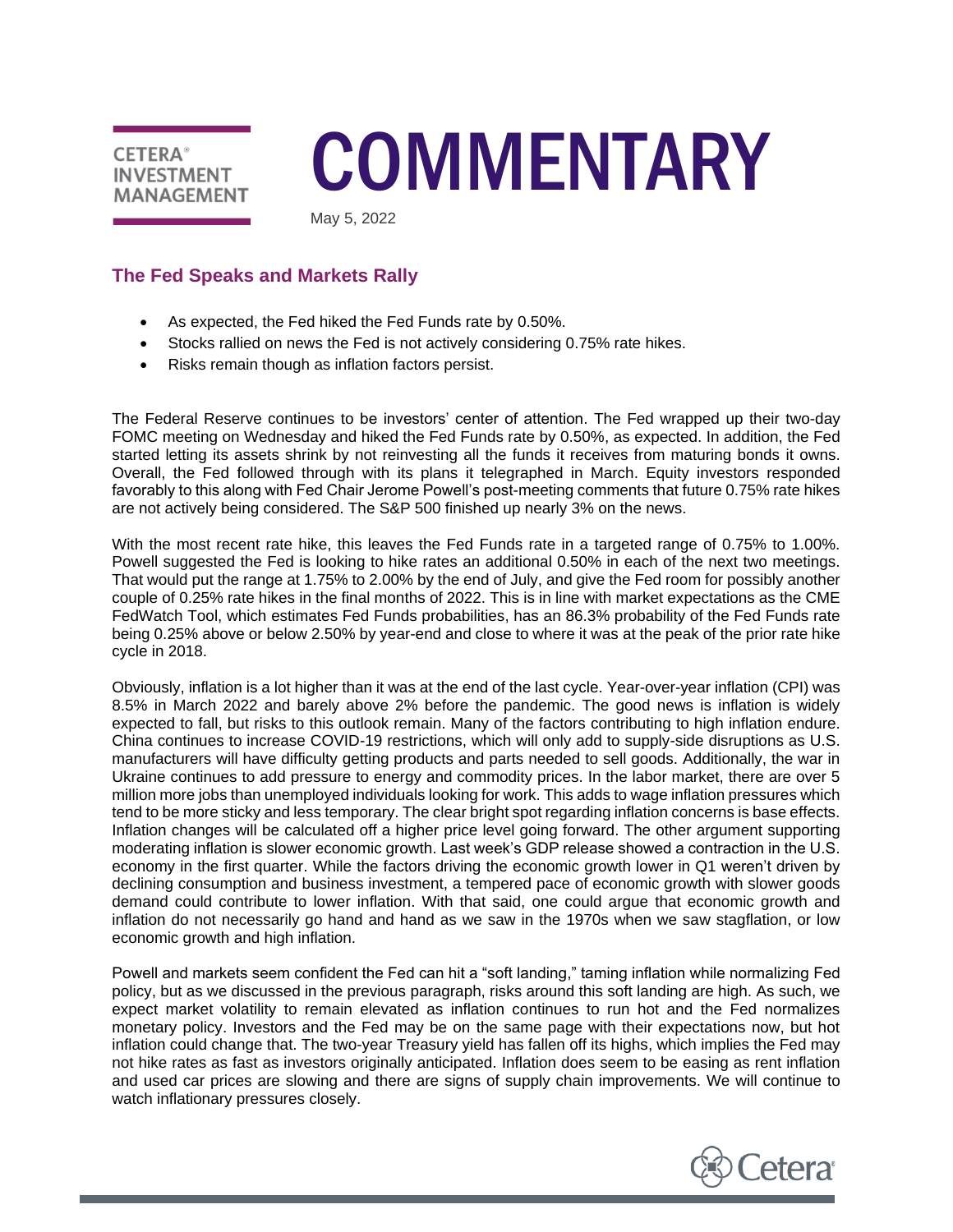Uncertainty is high and investors and the Fed will be forced to adjust expectations as new data emerges. It is important to work with your financial advisor to help navigate through periods of volatility. We continue to recommend a diversified allocation to help dampen volatility risk.

This report is created by Cetera Investment Management LLC. For more insights and information from the team, follow @CeteralM on Twitter.